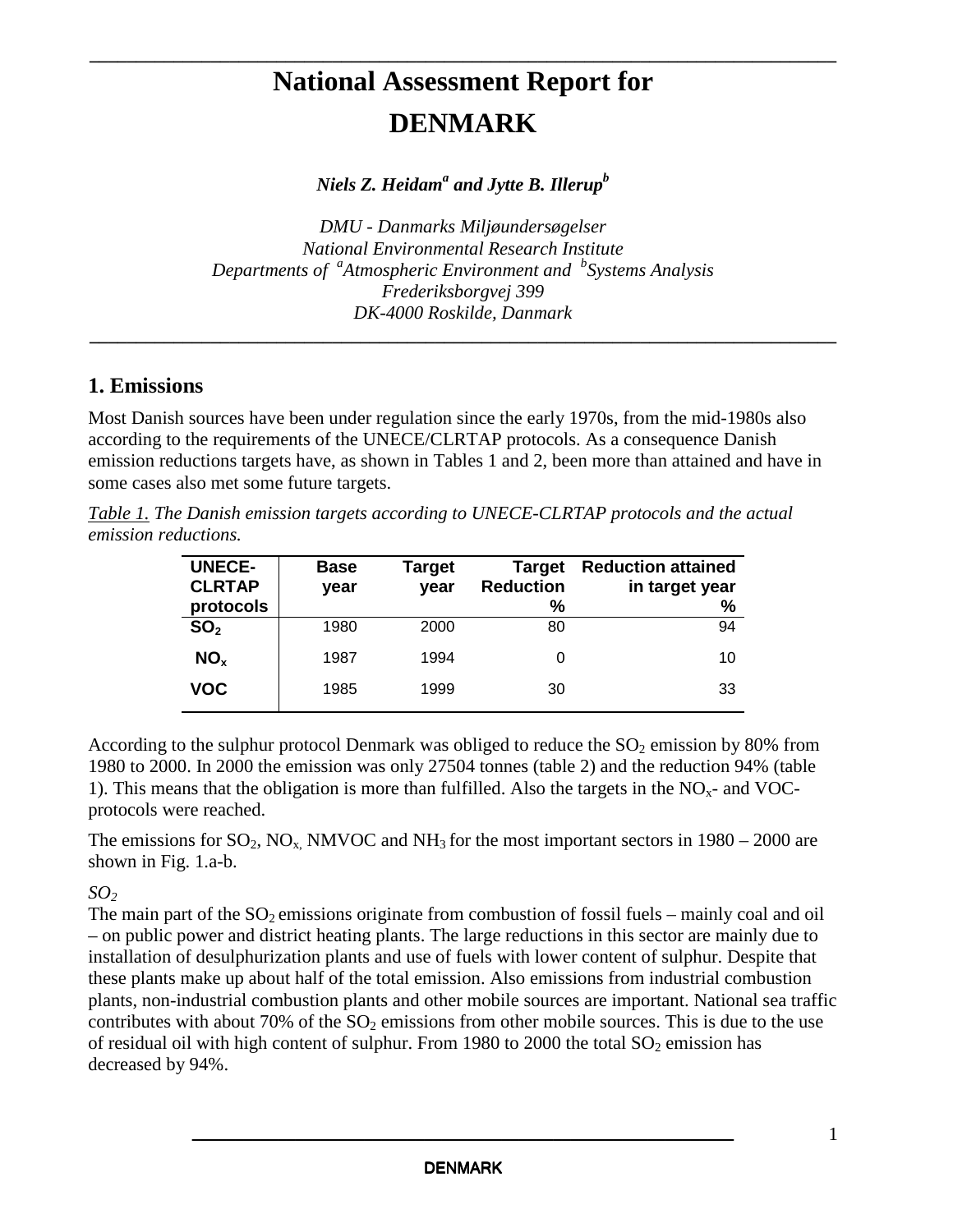#### *NO<sup>x</sup>*

The three largest sources - almost equal in size - are combustion in energy industry (mainly public power and district heating plants), road transport and other mobile sources. The transport sector is dominating with a contribution in 2000 of 63% from road transport and other mobile sources. National sea traffic contributes with about 33% of the  $NO<sub>x</sub>$ -emissions from other mobile sources. The emissions from public power plants have decreased by 32% from 1985 to 2000. For nonindustrial combustion plants the main sources are combustion of gas oil, natural gas and wood in residential plants. The reductions are due to increasing use of catalyst cars and installation of low-NOx-burners and de-NOx-units on power and district heating plants. From 1985 to 2000 the total  $NO<sub>x</sub>$  emission has decreased by 30%, mostly in the late 1990s.



*Figure 1a. Danish SO<sup>2</sup> and NO<sup>x</sup> emissions.*

## *NMVOC*

The emissions of NMVOC originate from many different sources – both anthropogenic and natural – and can be divided into two main groups: Incomplete combustion and evaporation. The main sources to NMVOC emissions from incomplete combustion processes are road vehicles even though the emissions have declined since the introduction of catalyst cars in 1990, but other mobile sources such as sea vessels and off-road machinery also contribute. The evaporative emissions have decreased, mainly due to reduced emissions from use of solvents, whereas emissions from forestry have remained constant. The total anthropogenic emissions have decreased by 33% from 1985 to 2000.

2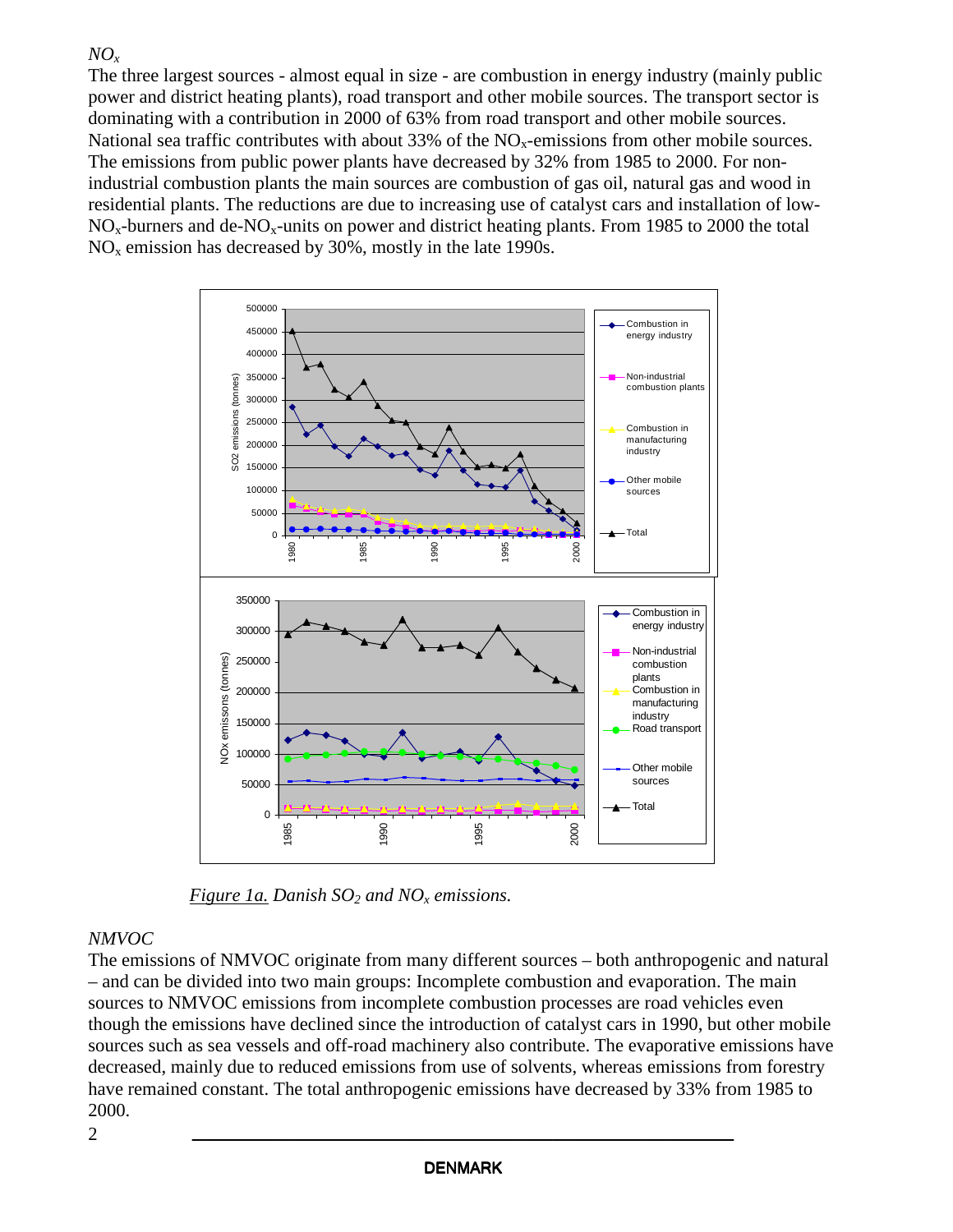

*Figure 1b. Danish NMVOC and NH<sup>3</sup> emissions.*

## *NH<sup>3</sup>*

Almost all atmospheric emissions of NH3, 98% result from agricultural activities. The major part of the agricultural emissions stem from livestock manure (78%) and the biggest losses of ammonia occur during handling of the manure in stables and spreading on fields. Other contributions come from crops (13%), artificial fertilisers (7%) and ammonia used for straw treatment (2%). The reduction is primarily connected to improved manure management in spite of increasing animal production in the same period. The main reason for the fall in the emission is due to improved food utilisation resulting in less nitrogen excreted per produced unit. The increasing use of catalyst cars is the cause for the very small increase of 2% in emissions that originate from road transport. The total ammonia emission has decreased by 25% from 1985 to 2000.

## *Future targets*

The new EMEP protocol – the Gothenburg Protocol –contains as a new principle prescribed emission ceilings, identical to those prescribed by EU. Table 2 shows the emission ceilings for Denmark in 2010. These targets also include most of the emissions of NH<sub>3</sub>.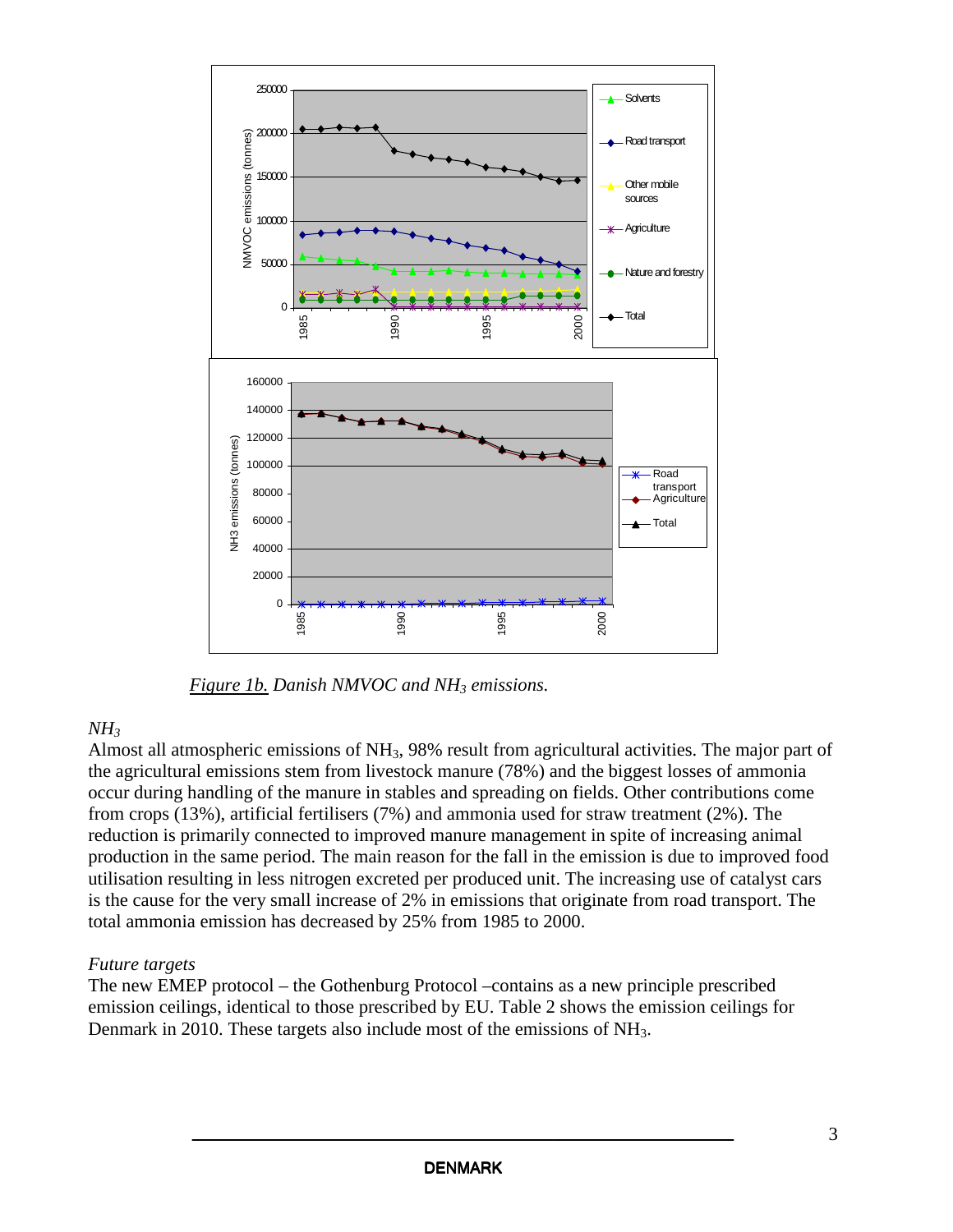*Table 2. Danish emissions in tonnes in 1990 and 2000 along with the Danish emissions ceilings according to the Gothenburg protocol.*

| <b>Component</b>                | 1990   |        | <b>2000 Ceilings 2010</b> |
|---------------------------------|--------|--------|---------------------------|
| SO <sub>2</sub>                 | 180617 | 27504  | 55000                     |
| NO <sub>x</sub>                 | 276930 | 207757 | 127000                    |
| NMVOC <sup>a)</sup>             | 170528 | 131994 | 85000                     |
| NH <sub>3</sub><br><b>Total</b> | 132189 | 103621 |                           |
| Regulated $NH3$ <sup>b)</sup>   | 106038 | 87452  | 69000                     |

a) Anthropogenic emissions

b) Excluding emissions from crops and straw treatment with  $NH<sub>3</sub>$ 

The reduction in the  $SO_2$  emissions already attained are so large that the emission in 2000 has been reduced below the emission ceiling in 2010. For the other pollutants continued reductions are necessary.

# **2. Monitoring Programme**

#### **Station network and data quality**

Surveillance of the air quality in rural areas of Denmark has been carried out since 1978 and is now operated by DMU – The National Environmental Research Institute under the national Background Air Quality Monitoring Programme.

The Danish EMEP stations *Tange, Keldsnor* and *Anholt* are located as shown on the map in Fig. 2 and at all three stations continuous measurements of both air and precipitation pollutants have taken place as shown in the table. However, special measurements such as  $O_3$  have been carried out at the supplementary stations *Ulborg* and *Frederiksborg*.

| <b>Medium</b>                                                                                                                                           | <b>Type</b>     | <b>Sampling</b><br>time | <b>Components</b>                                                                                                                                                    |  |  |  |
|---------------------------------------------------------------------------------------------------------------------------------------------------------|-----------------|-------------------------|----------------------------------------------------------------------------------------------------------------------------------------------------------------------|--|--|--|
| Air                                                                                                                                                     | Gas             | 24 h<br>1 h             | $SO_2$ , ${}^{\circ}NH_3$ , ${}^{\circ}HNO_3$ , $NO_2$<br>$O_3$                                                                                                      |  |  |  |
|                                                                                                                                                         | Particles       | 24 h                    | $SO42$ , ${}^{a}NH_{4}$ , ${}^{b}NO_{3}$<br>Cr, Mn, Fe, Ni, Cu, Zn, As, Cd, Pb                                                                                       |  |  |  |
| <b>Precipitation</b>                                                                                                                                    | lons            | $\frac{1}{2}$ Month     | $SO_4^2$ , NH <sub>4</sub> <sup>+</sup> , NO <sub>3</sub> , Na <sup>+</sup> , Mg <sup>2+</sup> , Cl, K <sup>+</sup> , Ca <sup>2+</sup> , pH, Amount,<br>conductivity |  |  |  |
|                                                                                                                                                         | Heavy<br>metals | Month                   | Cr, Fe, Ni, Cu, Zn, As, Cd, Pb                                                                                                                                       |  |  |  |
| Reported to EMEP as Tot-N <sub>red</sub> = (NH <sub>3</sub> + NH <sub>4</sub> <sup>+</sup> )-N (total ammonium)<br><b>Notes</b><br>n.<br>$\overline{a}$ |                 |                         |                                                                                                                                                                      |  |  |  |

*Table 3. Measurement programme*

 $b$  and as Tot-N<sub>ox</sub>= (HNO<sub>3</sub> + NO<sub>3</sub>)-N (total nitrate).

The measurement programme, which is shown in Table 3, is designed to meet both national needs and international obligations. The analytical methods are those described in the EMEP manual (available at http://www.emep.int/). However, the elements in aerosols are analysed by PIXE<sup>1</sup>, a sensitive and well-tested method. In the annual EMEP analytical intercalibrations the Danish results usually deviate by less than 10% from theoretical values.

<sup>&</sup>lt;sup>1</sup> PIXE – Proton Induced X-ray Emission spectroscopy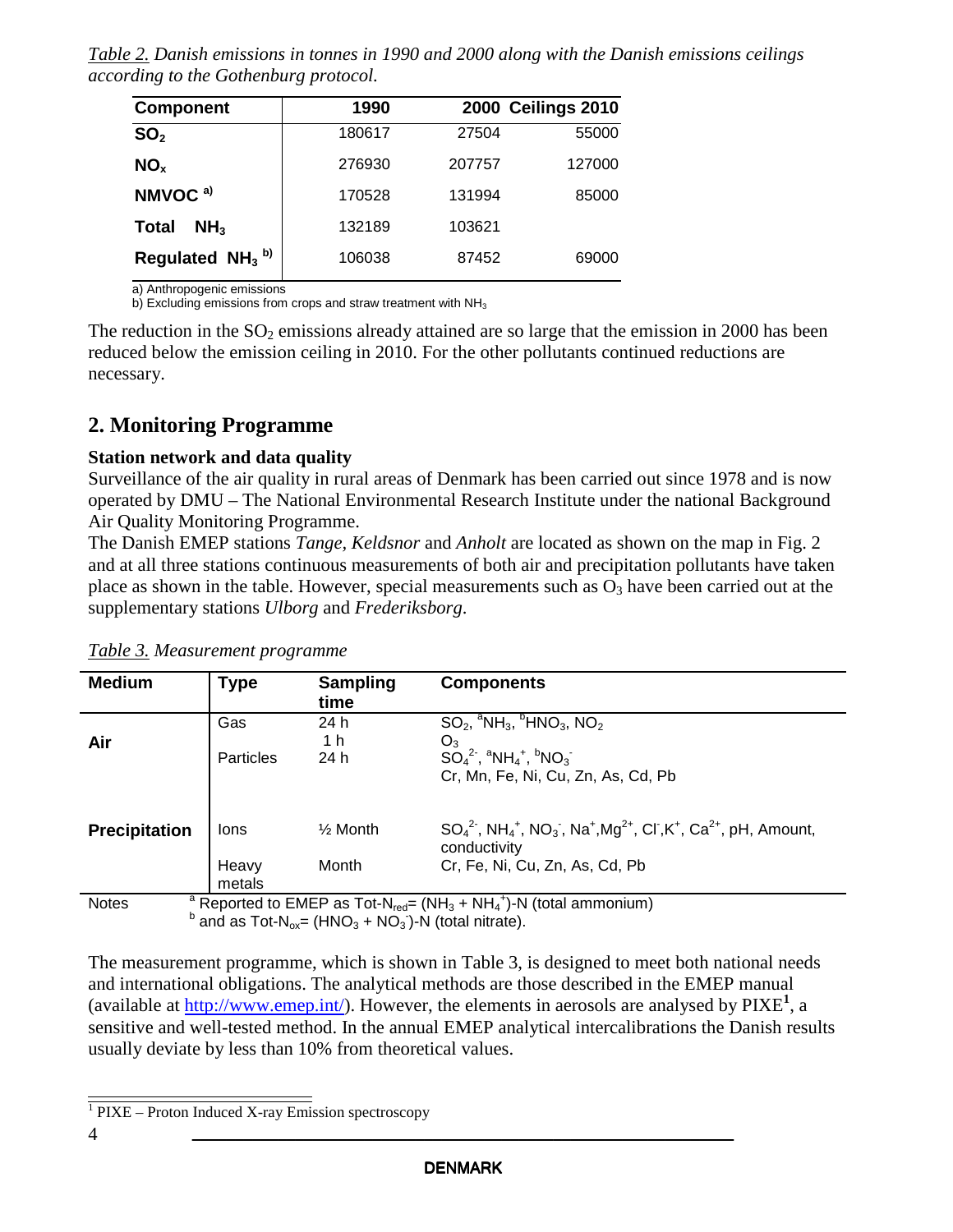

*Figure 2. Danish monitoring stations*

# **3. Atmospheric pollutants**

#### **Concentrations**

For many pollutants the ambient concentrations have since the late 1970s decreased by factors of 2- 5 or more, reflecting the changes in emissions in Europe. This is demonstrated in Table 4 which shows triple-year mean values of data from all 3 EMEP stations from the late 1970s, 1980s, and 1990s.

| <b>Component</b>   | 1978-<br>1980 | 1988-<br>1990 | 1998-<br>2000 |
|--------------------|---------------|---------------|---------------|
| <b>SO2-S</b>       | 5.56          | 2.30          | 0.61          |
| SO4-S              | 2.83          | 1.69          | 0.92          |
| NH <sub>3</sub> -N | ä,            | 0.87          | 0.68          |
| NH4-N              | 3.12          | 2.43          | 1.49          |
| TNH4-N             | ä,            | 3.20          | 2.14          |
| <b>TNO3-N</b>      | ٠             | 1.21          | 0.96          |

*Table 4. Triple-year national mean concentrations in µg·m -3*

# **Trends**

The more detailed temporal developments of the concentrations of selected pollutants are illustrated in Fig. 3. In these figures the thin jagged line shows the monthly medians of the measured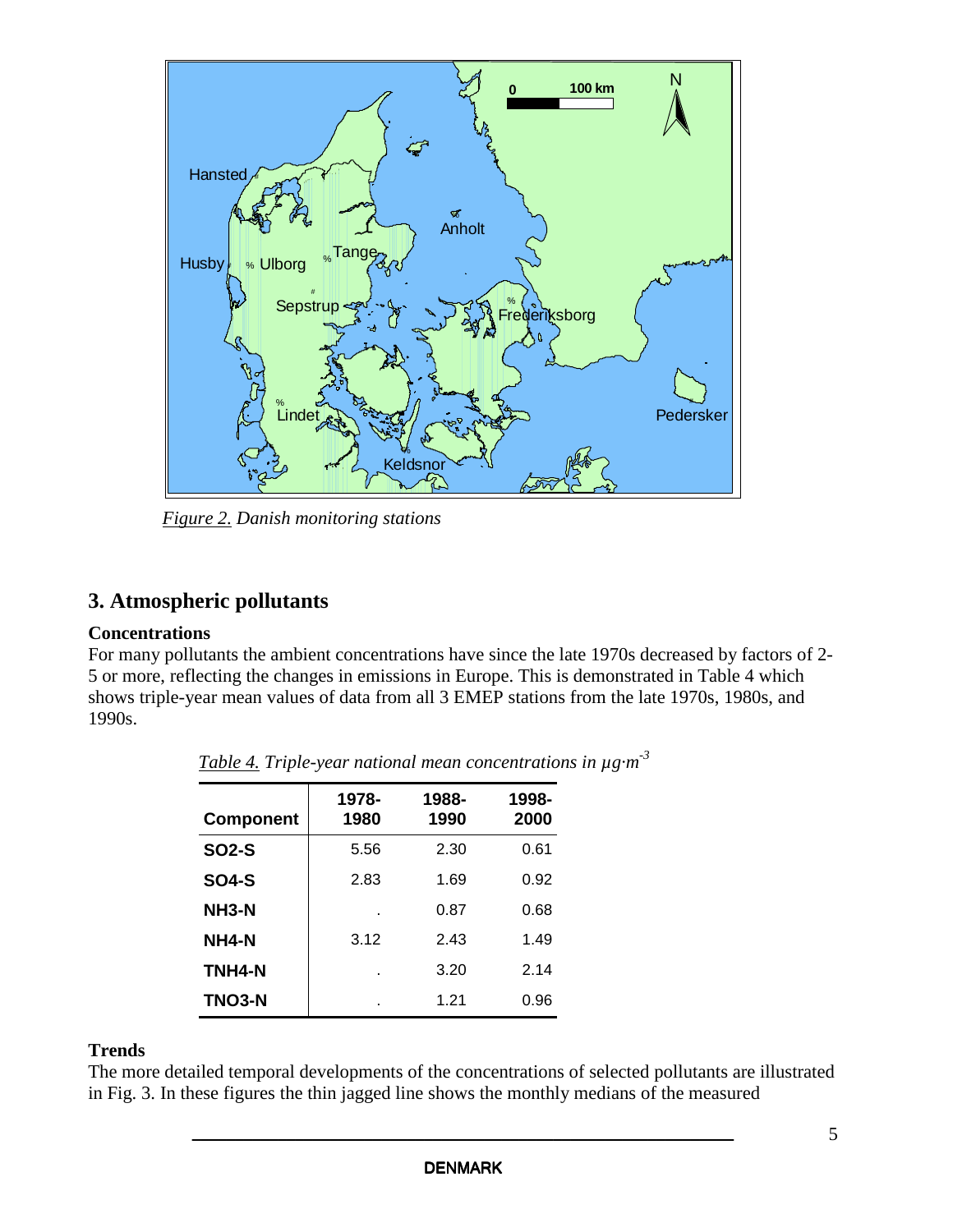

concentrations, the smooth curve delineating the shaded area represents a moving average over 12 months, and the full straight line is a linear regression line representing the long term trend.

*Figure 3. Trends for monthly median atmospheric concentrations 1978 – 2000. Major pollutants from Tange (*left*) and trace contaminants from Keldsnor (*right*).*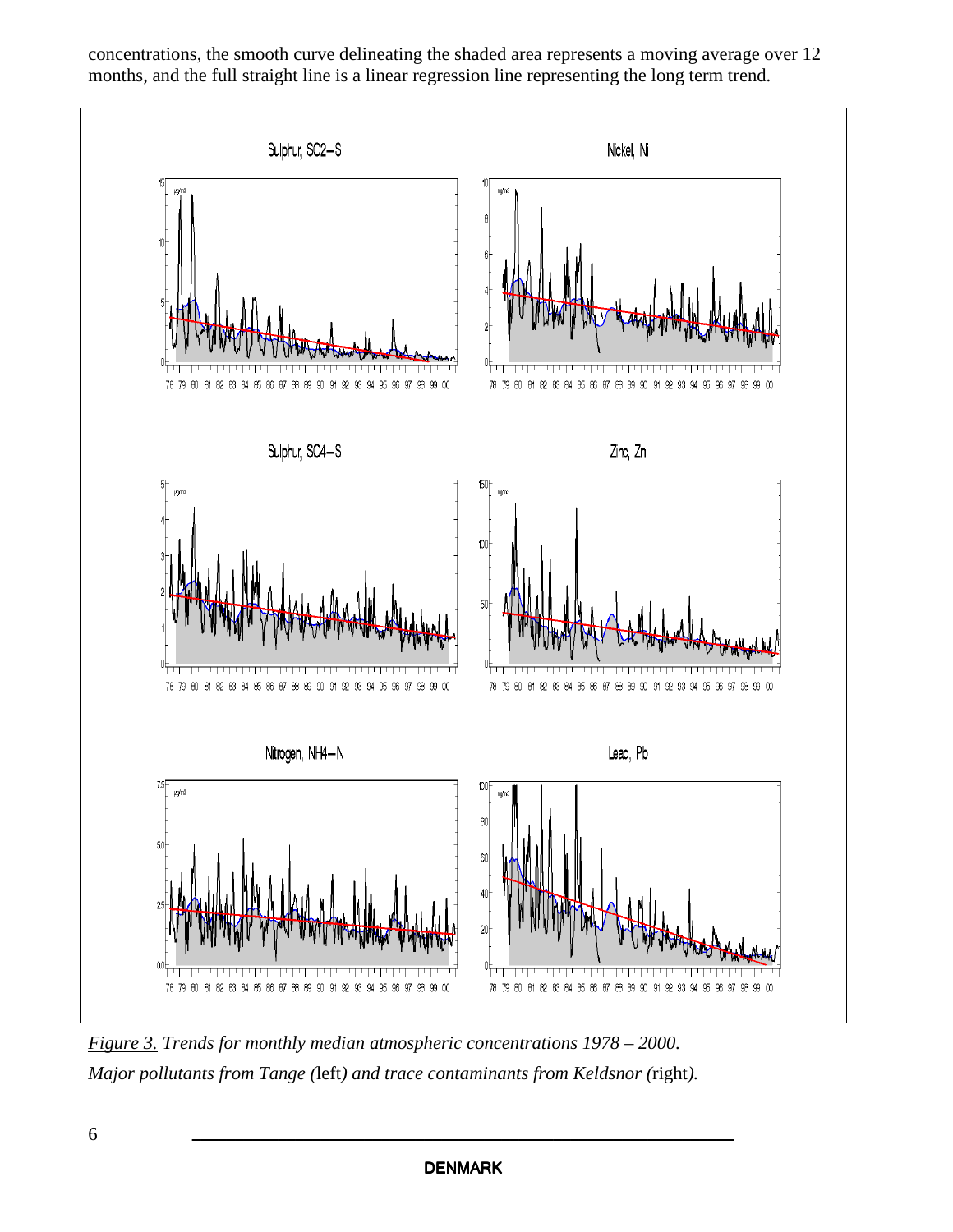It is evident that a turning point was reached in the late 1970s where the growth in concentrations of both sulphur and heavy metals was halted and concentrations started to fall steadily in the following years.

The decrease for both gaseous and particulate sulphur since around 1980 must be seen as the result of the widespread international effort to curb emissions through introduction of stack exhaust cleaning technologies and use of cleaner fuels, to a large extent induced by the CLTRAP protocols.

Similar results have been found at all Danish EMEP stations and for most other compounds (Heidam, 2000). An overview of the trends is shown in Table 5. The trends are given in percentage of the grand mean median over the whole period. Trend uncertainties are given as relative standard deviations in the range [0, 1] and if they are larger than 0.5 the trends are not considered significant and are not presented.

For ammonium, NH<sub>4</sub><sup>+</sup> it should be noted that neutralisation of atmospheric sulphuric acid by ammonia, which is abundant in Denmark, in combination with the decreasing concentrations of sulphate may be one of the reasons for the observed decrease of ammonium. Conversely, less sulphate may contribute to the lack of any trend in ammonia concentrations.

| Table 5. Significant trends of monthly medians of air concentrations. Trend values are average                    |
|-------------------------------------------------------------------------------------------------------------------|
| annual percentage changes relative to the grand means of the monthly medians, measured in $\mu$ g·m <sup>-3</sup> |
| for the sulphur and nitrogen compounds and in $n_g \cdot m^3$ for the elements.                                   |

|                                  | <b>TANGE 1978 - 2000</b> |                          |                          | <b>KELDSNOR 1978 - 2000</b> | <b>EMISSIONS</b><br>in EMEP |                       |                       |
|----------------------------------|--------------------------|--------------------------|--------------------------|-----------------------------|-----------------------------|-----------------------|-----------------------|
| <b>COMPONENT</b>                 | Grand-<br>mean<br>Median | Trend<br>Pct per<br>vear | Std. dev.<br>relative    | Grand-<br>mean<br>Median    | Trend<br>Pct per<br>vear    | Std. dev.<br>relative | Trend<br>Pct per year |
| $SO2 -S$                         | 1,67                     | $-10,7$                  | 0,09                     | 2,42                        | $-8,9$                      | 0,08                  | $-4,20$               |
| S                                | 1,31                     | $-4,0$                   | 0,10                     | 1,69                        | $-3,7$                      | 0,10                  |                       |
| $NH_4$ <sup>+</sup> -N           | 1,79                     | $-2,6$                   | 0,17                     | 2,21                        | $-2,1$                      | 0,19                  |                       |
| $NH3 - Na$                       | 1,38                     | ۰                        |                          | 0,90                        |                             | ۰.                    | $-2,15$               |
| TNO <sub>3</sub> -N <sup>a</sup> | 0,80                     | ٠                        | $\overline{\phantom{a}}$ | 1,14                        | $-4,3$                      | 0,34                  | $(-1,8)$              |
| Ni                               | 1,99                     | $-5,9$                   | 0,09                     | 2,65                        | $-4,1$                      | 0,11                  |                       |
| Zn                               | 20,54                    | $-5,7$                   | 0,11                     | 24,87                       | $-6,3$                      | 0,10                  |                       |
| Pb                               | 19,01                    | $-11,0$                  | 0,05                     | 22,86                       | $-10,2$                     | 0,07                  |                       |

a. For the period 1978-1997 only.

For the oxidised nitrogen compounds, Tot- $N_{ox}$  and  $NO_2$ , that derive mainly from combustion processes in power plants and in motor vehicles, the development with time is less decisive, the trends are either negative, absent or even positive. That is illustrated in Fig. 4 for  $NO<sub>2</sub>$  in the 1990s from the two stations *Anholt* and *Ulborg*. However that may be an effect of the limited time period used. Both components have been observed to decrease in the late 1990s and early 2000s (Ellermann et al. 2001; 2002).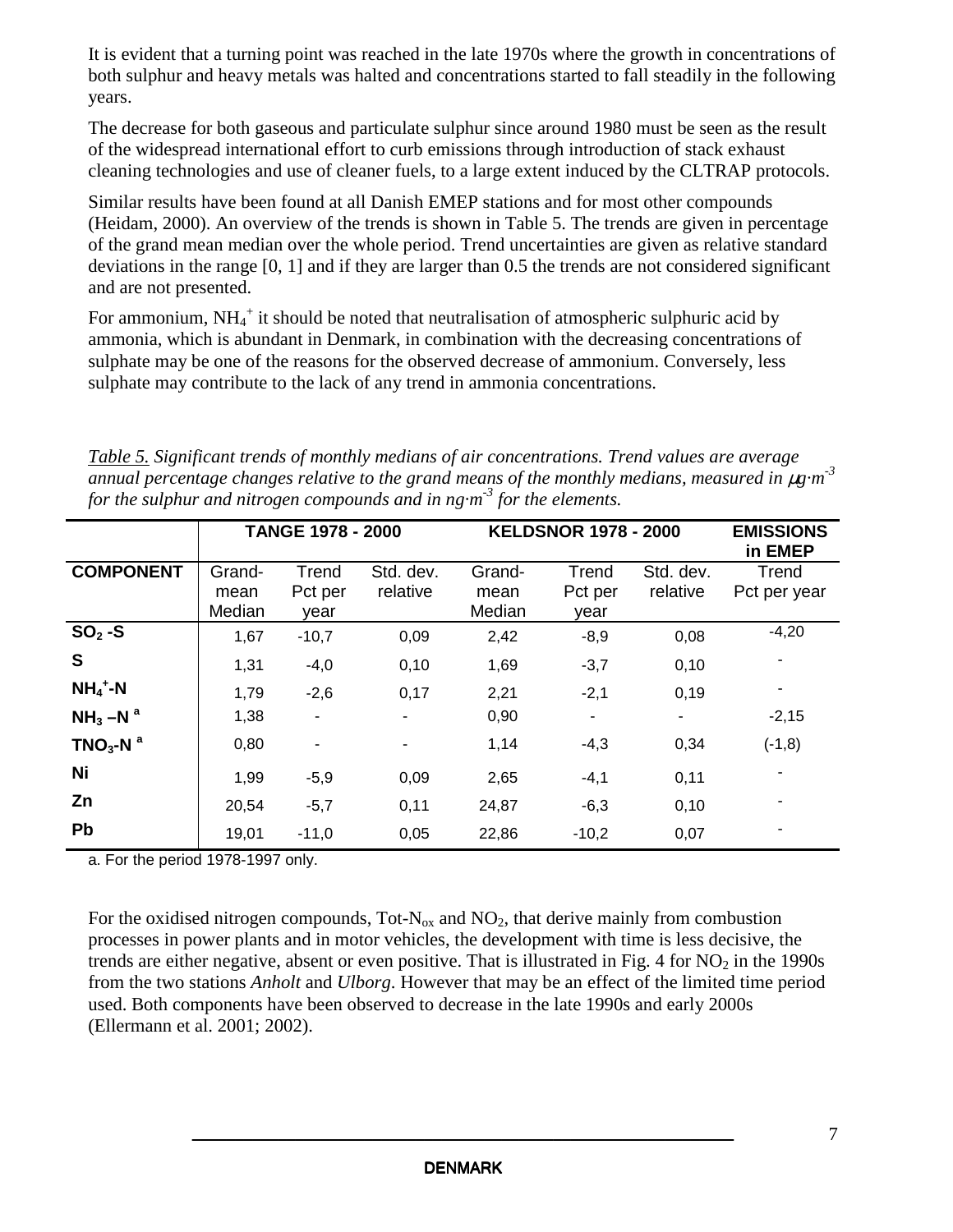

*Figure 4. Trends for monthly median concentrations of NO<sup>2</sup> during the 1990s.*

Emission restrictions of  $NO<sub>x</sub>$  were internationally agreed upon in the first  $NO<sub>x</sub>$ -protocol, which was introduced in 1988 under CLRTAP and entered into force in 1991. The protocol has advanced the process of installation of catalytic converters in petrol cars all over Europe. So specific emissions of NO have undoubtedly gone down but that may have been offset by the growth in road traffic. It is evident from Fig. 1 that by 1997, the end of the period considered for this component, Danish emissions of  $NO<sub>x</sub>$  had not decreased by any decisive amount. But since  $O<sub>3</sub>$  concentrations in background areas usually are less than 100 ppb, ozone-limited oxidation of NO to NO<sub>2</sub> is certainly also a possibility for the lack of decreases in  $NO<sub>2</sub>$  concentrations. The only significant negative trend has been found for total nitrate from *Keldsnor*. This station, where incidentally the highest concentrations occur, is under quite pronounced influence from sources on the European continent, indicating that the  $NO<sub>x</sub>$ -protocol has had some effect.

#### **Episodes and Exceedances**

Episodes that lead to a nation-wide build-up of high concentrations of atmospheric pollutants occur 3-8 times a year. In the background areas they are most often observed in midwinter and they are usually also observed in urban air. Episodes may occur if conditions are either stagnant or stable and coupled to a steady flow from southern directions. A number of severe episodes since 1985 have been observed and reported in various reports from DMU.

The frequency and severity of episodes have been decreasing over the years in step with the steadily diminishing concentrations. This is illustrated in Fig. 5 where the occurrence of all episodes at *Tange* and *Keldsnor* of lead and zinc is shown. Episodes have been selected among the upper 5% of data that span at least 4 consecutive days and contain at most two consecutive non-episodic results.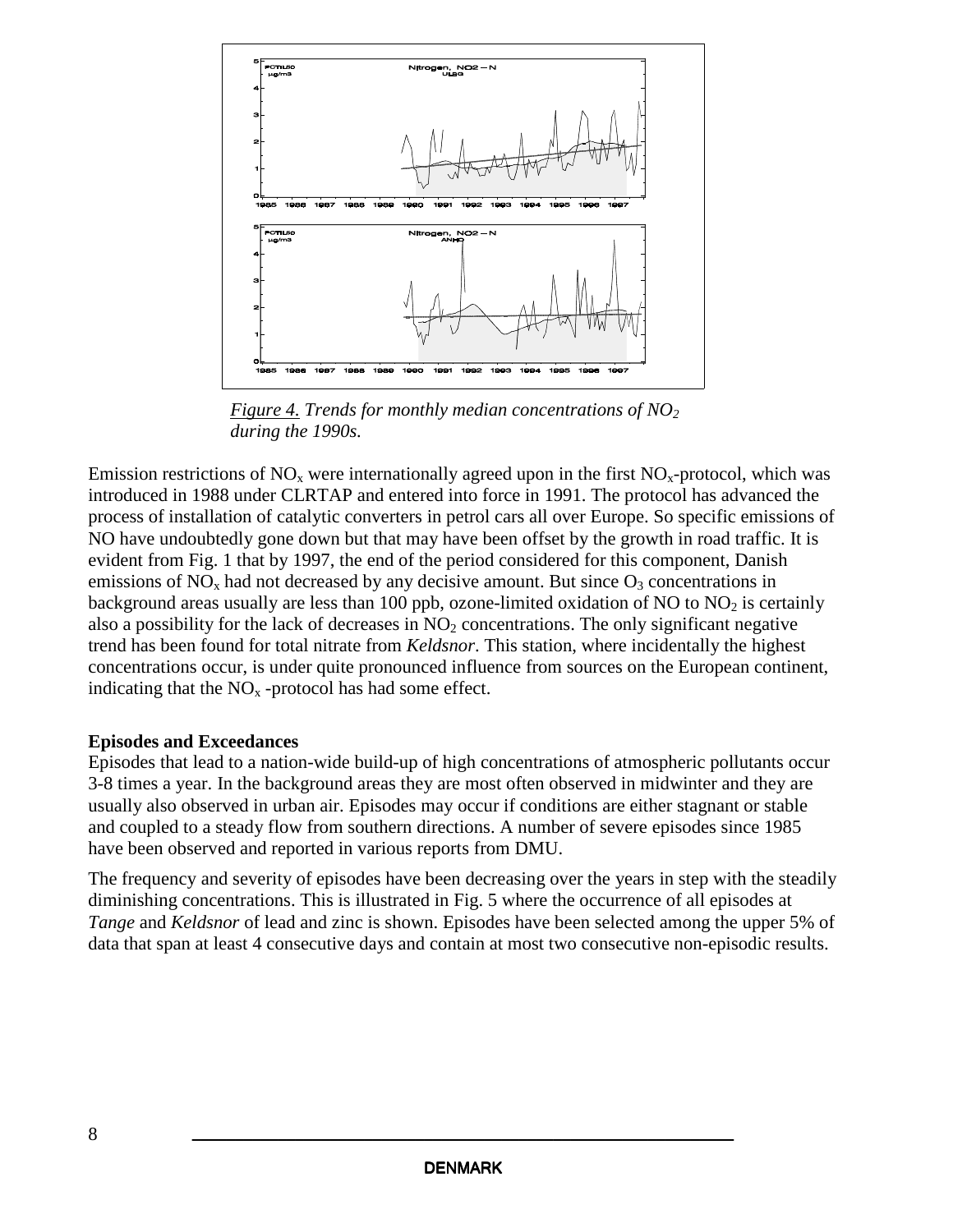

*Figure 5. Episodes of lead and zinc at Tange (*left*) and Keldsnor (*right*), 1978 - 1997. The episode severity is shown vertically as the sum of episode concentrations.*

The frequency of episodes have fallen from about 7 per year in the early 1980s to about 3 per year in the period 1991-1997 but it remains higher at the more LRTAP-exposed southerly station *Keldsnor*. The severities of the episodes, defined as the sum of concentrations over the episode, have as can be seen also fallen considerably. However, this improvement may also have a climatological component since severe winters have become less frequent in the last decennia.

For ozone high concentration episodes usually occur in the summer period and may be aggravated by constant sunshine and stagnant weather or constant atmospheric transport from Central Europe. In these and other quite frequent instances critical levels may be exceeded at the Danish stations. The annual number of exceedances of the Danish critical levels for vegetation is shown in Table 6 at two Danish stations for each year since 1985. The limit on the daily mean value is being transgressed 2 -6 times a week as an average for the summer season where exceedances usually occur. These high ozone levels may cause substantial losses of crop yield but unfortunately it is quite a normal situation at most European ozone stations. On the other hand, the limit on the hourly values is only rarely exceeded, it has only been observed to happen 16 times.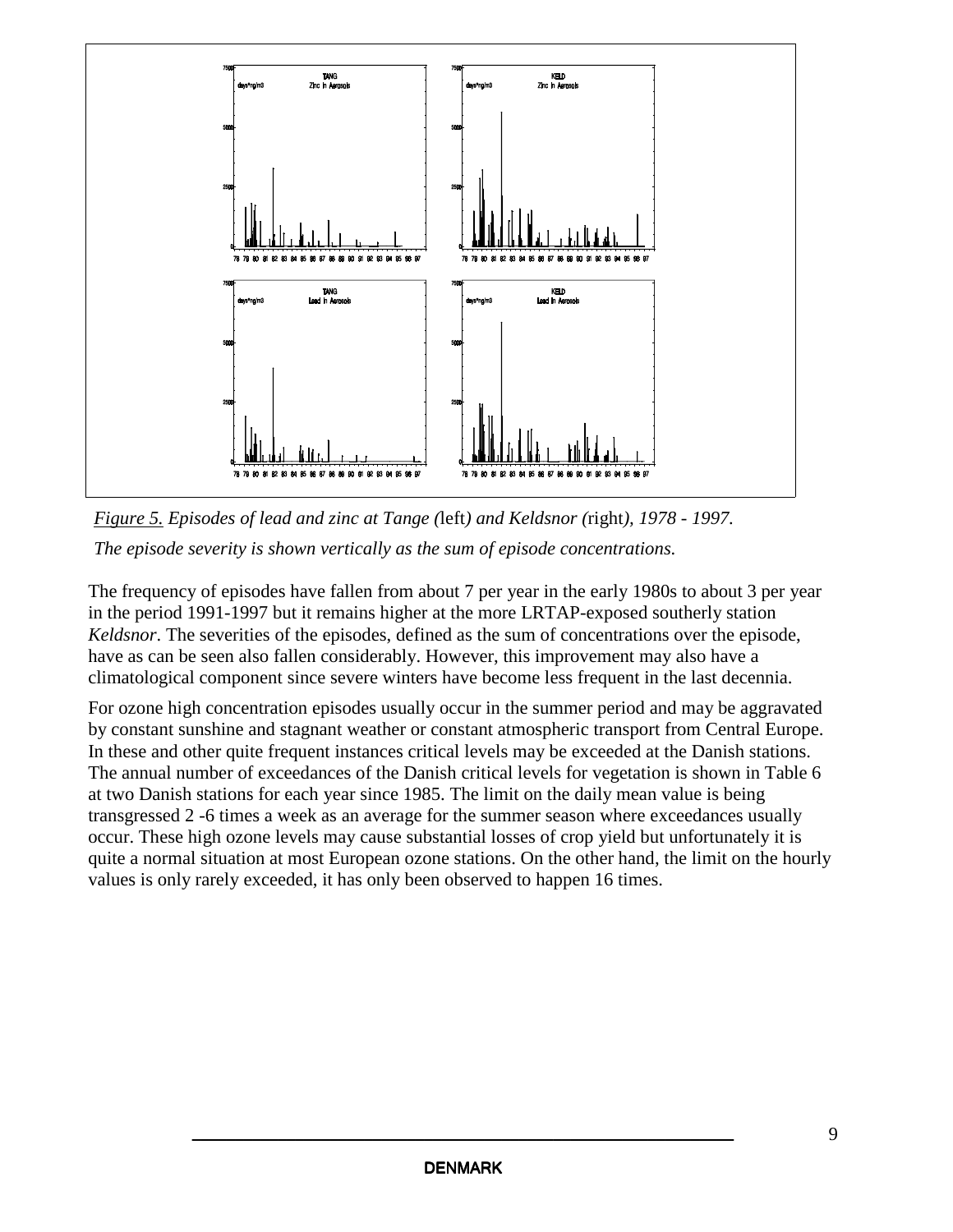*Table 6. Annual number of exceedances of ozone limits: 1 hour maximum of 200* <sup>µ</sup>*g/m 3 (100 ppb) and 24 hour mean of 65* <sup>µ</sup>*g/m 3 (32.5 ppb).*

| <b>SITE</b>   |      |    |     |    |    |     |    |     |     |     |    |         | ppb 1985 1986 1987 1988 1989 1990 1991 1992 1993 1994 1995 1996 1997 |            |
|---------------|------|----|-----|----|----|-----|----|-----|-----|-----|----|---------|----------------------------------------------------------------------|------------|
| <b>FRBG</b>   | 32,5 |    |     |    | 14 | 100 | 28 | 40  | 94  | 60  | 70 | 60      | 85                                                                   | 66         |
|               | 100  |    |     |    |    |     |    |     |     |     |    |         |                                                                      |            |
| KELD $ 32,5 $ |      |    |     |    |    |     |    |     |     |     |    | 131     | 141                                                                  | <b>200</b> |
|               | 100  |    |     |    |    |     |    |     |     |     |    |         |                                                                      |            |
| <b>ULBG</b>   | 32.5 | 22 | 102 | 96 | 99 | 99  | 40 | 148 | 149 | 143 |    | 156 172 | 97                                                                   | 65         |
|               | 100  |    |     |    |    |     |    |     | 5   |     |    |         |                                                                      |            |

#### **Wind sector dependence**

Air pollutants measured at a given location originate from a number of different sources. Since many air pollutants have a lifetime of several days they can travel considerable distances in the atmosphere. The sources may therefore be from a few kilometres to several hundred and even up to a thousand kilometres away. Thus the sources for air pollution measured in *e.g.* Denmark may be located anywhere in Europe. However, the main transport parameter is the wind and the direction of this wind may be a clue to the origin of the pollution.

The air pollution concentrations are based on sampling through 24 hours so use of the wind direction can only be meaningfully applied if the wind has a fairly constant direction over this time period. When the directions of the transporting wind during the particular day fulfil some predefined criteria for constancy of direction it is possible to assign a daily wind direction, say one of eight  $45^{\circ}$ - sectors, to a measuring site. In all other cases, when the wind is highly variable in direction or if there is little or no wind, the wind direction must be classified as indeterminate.

For an extended measuring period the average concentrations in each sector can illustrate which wind directions bring the highest concentrations to the site.

Results of such an analysis are shown in Fig. 6 for sulphur dioxide  $SO<sub>2</sub>$ , particulate S and total ammonium Tot-N<sub>red</sub>. The data are from the period 1991-1997 at the two EMEP-sites, Tange and Keldsnor. Similar results are found for many other components, e.g. Nickel, Zinc, and Lead (Heidam, 2000). The analysis shows that Denmark is highly exposed to transboundary pollution. For most pollutants the highest concentrations are found when the transport is from the south to the south-east, *i.e.* when the air comes from the European continent, notably Germany and the East European countries.

The results in Fig. 7 show how important the various wind directions are for the level of transboundary air pollution in Denmark. The data are the same as in Fig. 6 but the sector-means have been multiplied by the frequencies of occurrence of wind from the various directions. The resulting values are in fact equal to the sector's contribution to the overall annual mean concentrations. Since the maximum values have now shifted to south-west these figures show that the directional contributions to the annual mean concentrations are dominated by winds arriving in Denmark from southerly to westerly directions, *i.e.* from Western Europe, even though the highest concentrations occur in winds from the southeasterly directions.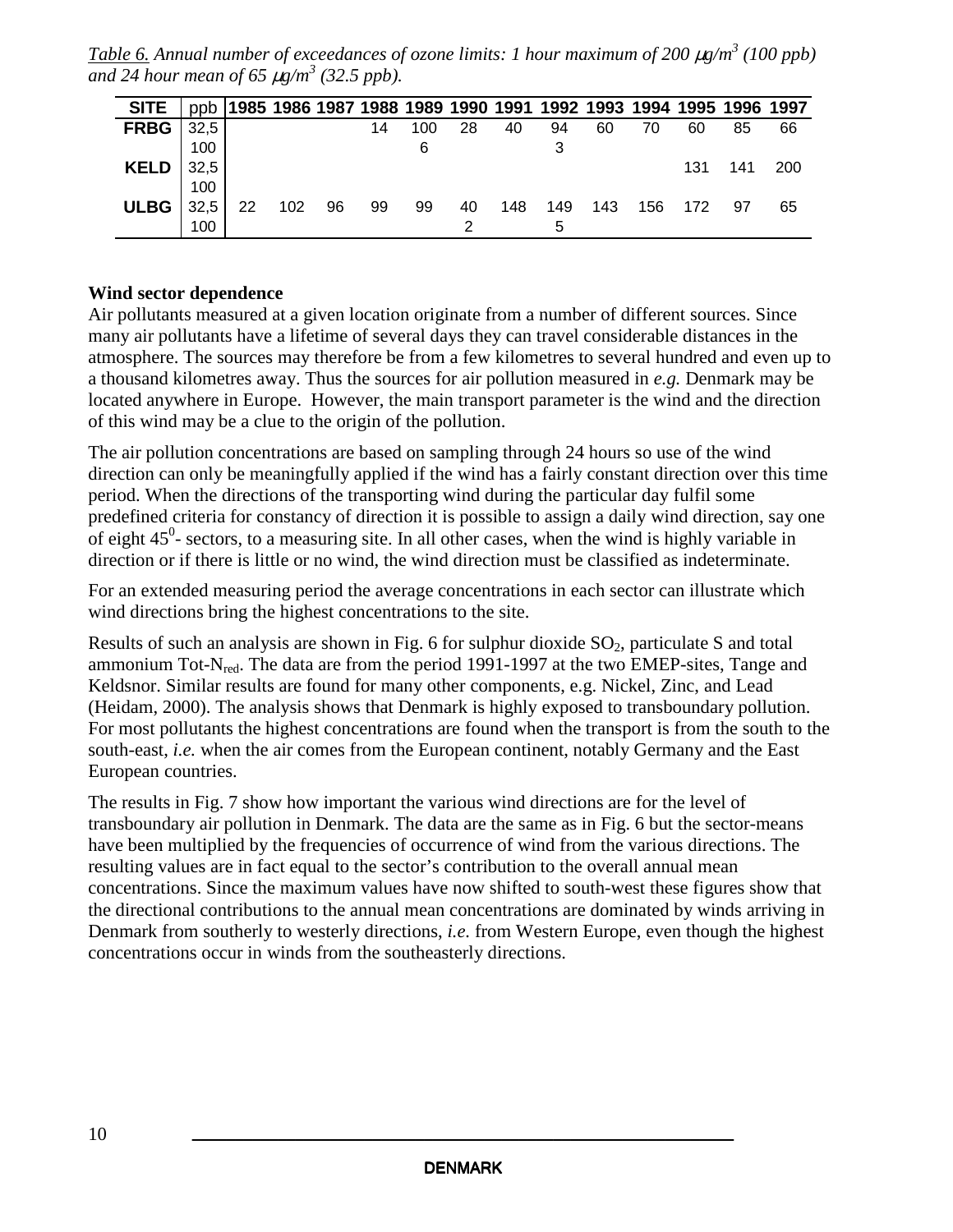

*Figure 6. Mean concentrations of SO2, S and Tot-Nred in 8 wind sectors at Keldsnor (*left*) and Tange (*right*). 1991 – 1997.*

*Figure 7. Wind frequency weighted mean concentrations of SO2, S and Tot-Nred at Keldsnor (*left*) and Tange (*right*). 1991 – 1997.*

*For each compound the radius of the circumscribing circle gives the scale.*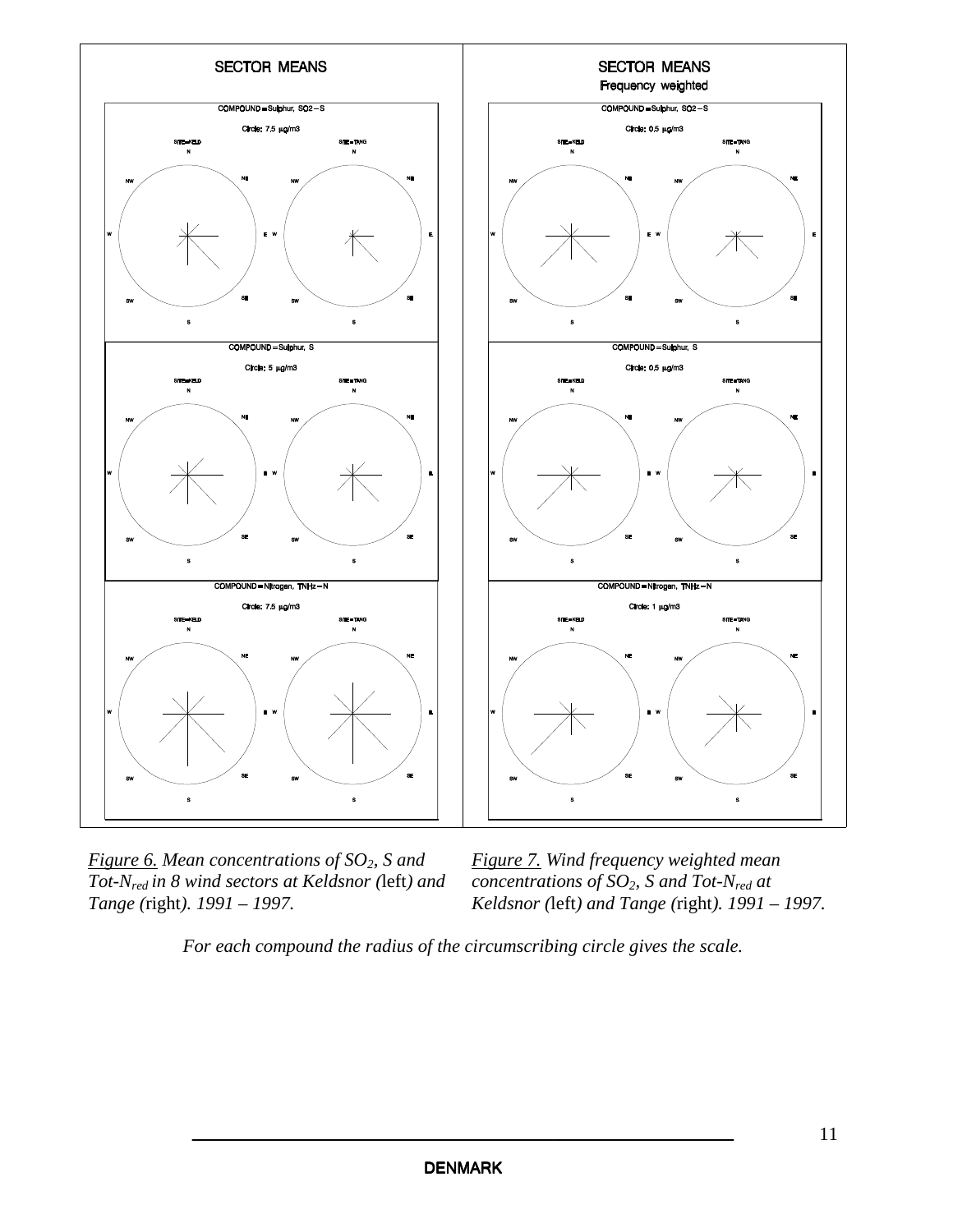# **4. Precipitation**

## **Concentrations**

For many pollutants the measured concentrations in precipitation have since the late 1970s decreased by factors of 2-5 or more, reflecting the changes in emissions in Europe. This is shown in Table 7 which shows triple-year mean values of data from all 3 EMEP stations from the late 1970s, 1980s, and 1990s.

| <b>Component</b> | 1978-1980 | 1988-1990 | 1998-2000 |
|------------------|-----------|-----------|-----------|
| <b>NO3-N</b>     | 0.59      | 0.53      | 0.51      |
| <b>SO4-S</b>     | 2.20      | 1.17      | 0.67      |
| NH4-N            | 0.91      | 0.66      | 0.49      |
| pH               | 2.68      | 4.40      | 4.76      |
| <b>Na</b>        | ٠         | 3.62      | 2.59      |
| Mg               | ٠         | 0.43      | 0.32      |
| K                | ٠         | 0.20      | 0.18      |
| Ca               | ٠         | 0.34      | 0.26      |

 $Table 7$ . Triple-year national mean<sup>a</sup> concentrations in mg·l<sup>-1</sup>

<sup>a.</sup> precipitation weighted

However, the tendencies are weakest for the nitrogen components, ammonium and nitrate, in particular at the inland station *Tange.* At this station which is always under some influence from road traffic or agriculture in the area, the nitrate concentration levels seem unchanged since the late 1970s.

## **Wet depositions**

The development with time of quarterly wet depositions is shown in Fig. 8. Each figure contains three curves that are, respectively, the measured quarterly wet deposition (jagged line), a moving 4 quarter average (delineating the shaded area) and a trend (straight line) calculated as a regression line.

The wet depositions have decreased considerably in much the same way as observed for concentrations. The decreases are most pronounced for sulphur and acidity and less so for the nitrogen compounds. These findings are also reflected the percentage land area where critical loads of acidification and eutrophication are exceeded (EMEP 1999).

Estimates of significant deposition trends are presented in Table 8. The trends are given in percentage of the grand mean deposition over the whole period. All the trends are negative, but they are numerically smaller and more uncertain for the nitrogen compounds. For NO<sub>3</sub> at *Tange* the trend is so small and uncertain that it is not significant.

A notable case is that of the base cation Calcium, which as the only dominantly natural component has been found to have a significant negative trend at the inland station *Tange*. The decreasing Ca depositions may reduce the neutralisation of the precipitation and thereby offset the benefits from reduced sulphur emissions. The phenomenon may arise from the increasing agricultural practice of green winter fields to prevent terrestrial eutrophication,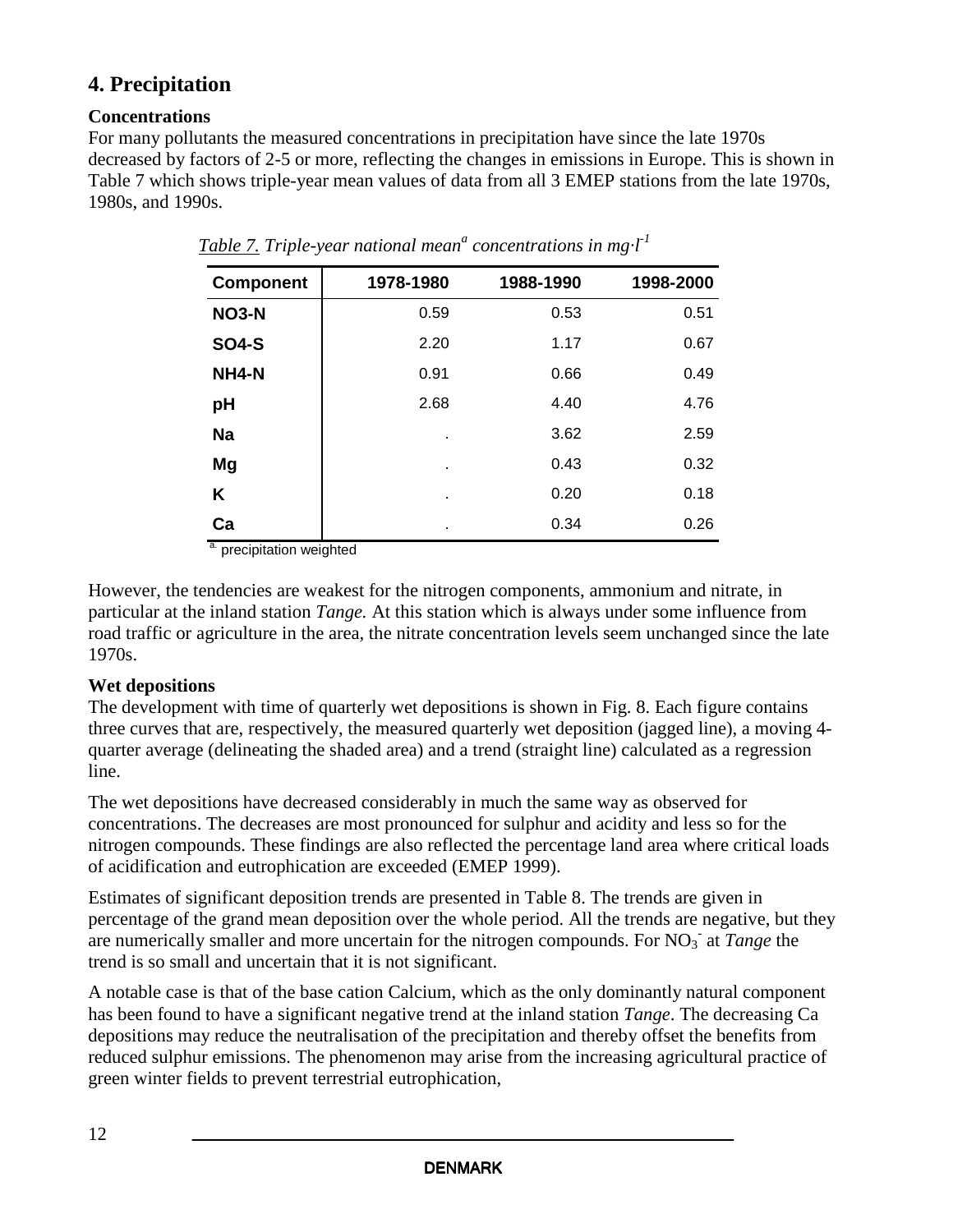

*Figure 8. Trends for quarterly wet depositions 1978 – 2000.*

*Depositions of sulphate and acidity at Tange (*left*) and of ammonium and nitrate at Keldsnor (*right*).*

|                  |                                       | TANGE 1978 - 2000 |                     |                          | <b>KELDSNOR 1978 - 2000</b> |                     |  |  |
|------------------|---------------------------------------|-------------------|---------------------|--------------------------|-----------------------------|---------------------|--|--|
| <b>COMPONENT</b> | <b>Grand Mean Trend</b><br>Deposition | Pct.<br>per Year  | Relative<br>Std Dev | Grand Mean<br>Deposition | Pct.<br>Trend<br>per Year   | Relative<br>Std_Dev |  |  |
| <b>SO4-S</b>     | 164,16                                | $-4,7$            | 0,12                | 163.61                   | $-6,6$                      | 0,21                |  |  |
| NH4-N            | 117,95                                | $-2,8$            | 0,29                | 86,30                    | $-2,2$                      | 0,35                |  |  |
| <b>NO3-N</b>     | 78,61                                 | $\blacksquare$    | ۰                   | 77,29                    | $-1,8$                      | 0,36                |  |  |
| $H+$             | 4,89                                  | $-5,9$            | 0,12                | 3.97                     | $-5,7$                      | 0,17                |  |  |
| Ca               | 36,45                                 | $-8,9$            | 0,22                | 45,44                    | $\blacksquare$              |                     |  |  |

*Table 8. Trends in quarterly wet-only depositions for the period 1978- 2000. Trend values are average annual percentage changes relative to the grand mean deposition, measured in kg·km -2 .*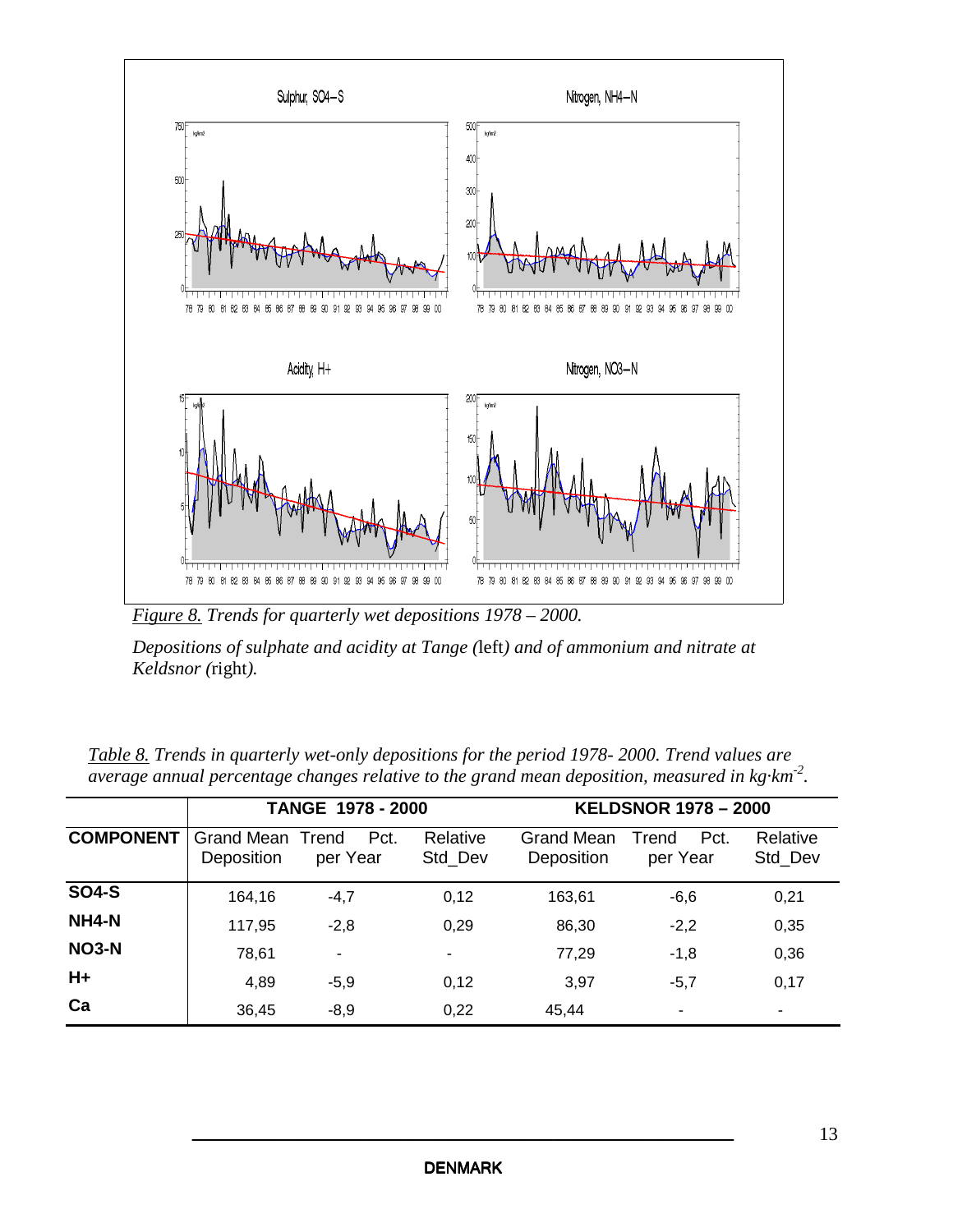#### **Acidifying and Eutrophying Depositions**

#### *Sulphur*

Model calculations both by EMEP and by DMU show that the deposition of sulphur*,* which is environmentally important for land areas only, has decreased markedly. According to calculations by the Danish model ACDEP the deposition of sulphur is dominated by equal amounts of dry deposition of  $SO_2$  and of wet deposition of  $SO_4^2$  (Heidam, 2000, Ellermann et al. 2001; 2002). On the average the annual deposition has fallen from about 1650 kg  $S \cdot km^{-2}$  in the 1980s to 800-900 kg S·km<sup>-2</sup> in the 1990s (Ellerman et al. 2001; EMEP 1998). However, critical acidifying loads are still exceeded in about 2% of the country, mostly the southern part where the largest depositions occur, indicating a considerable LRTAP-component.

#### *Nitrogen*

Similar model calculations for the total deposition of nitrogen to land and sea agree with the observations that trends are small or absent. The ensuing acidification and eutrophication problems are therefore of a long-term nature.

It is a major national environmental problem that the injection of nutrients to Danish waters from all sources regularly lead to algae blooms, severe oxygen depletion and fish deaths. It is therefore also a major problem that the annual atmospheric fluxes of nitrogen to Danish waters, illustrated in Fig. 9, are so large. It is estimated that the average flux is  $1300 \text{ kg N} \cdot \text{km}^{-2}$  and that the total atmospheric deposition amounts to 140 kt N (Ellerman et al. 2001), which corresponds to almost 50% of the controllable supply from run-off and riverine and atmospheric input (Svendsen et al. 2001).



*Figure 9. Deposition fluxes of total nitrogen to Danish Waters in 2000 as calculated by the ACDEP model. Units in tonnes N/km 2* , *grid length 30 km.* (http://www.dmu.dk/1\_viden/2\_Miljoe-tilstand/3\_luft/4\_spredningsmodeller/5\_ACDEP/default.asp)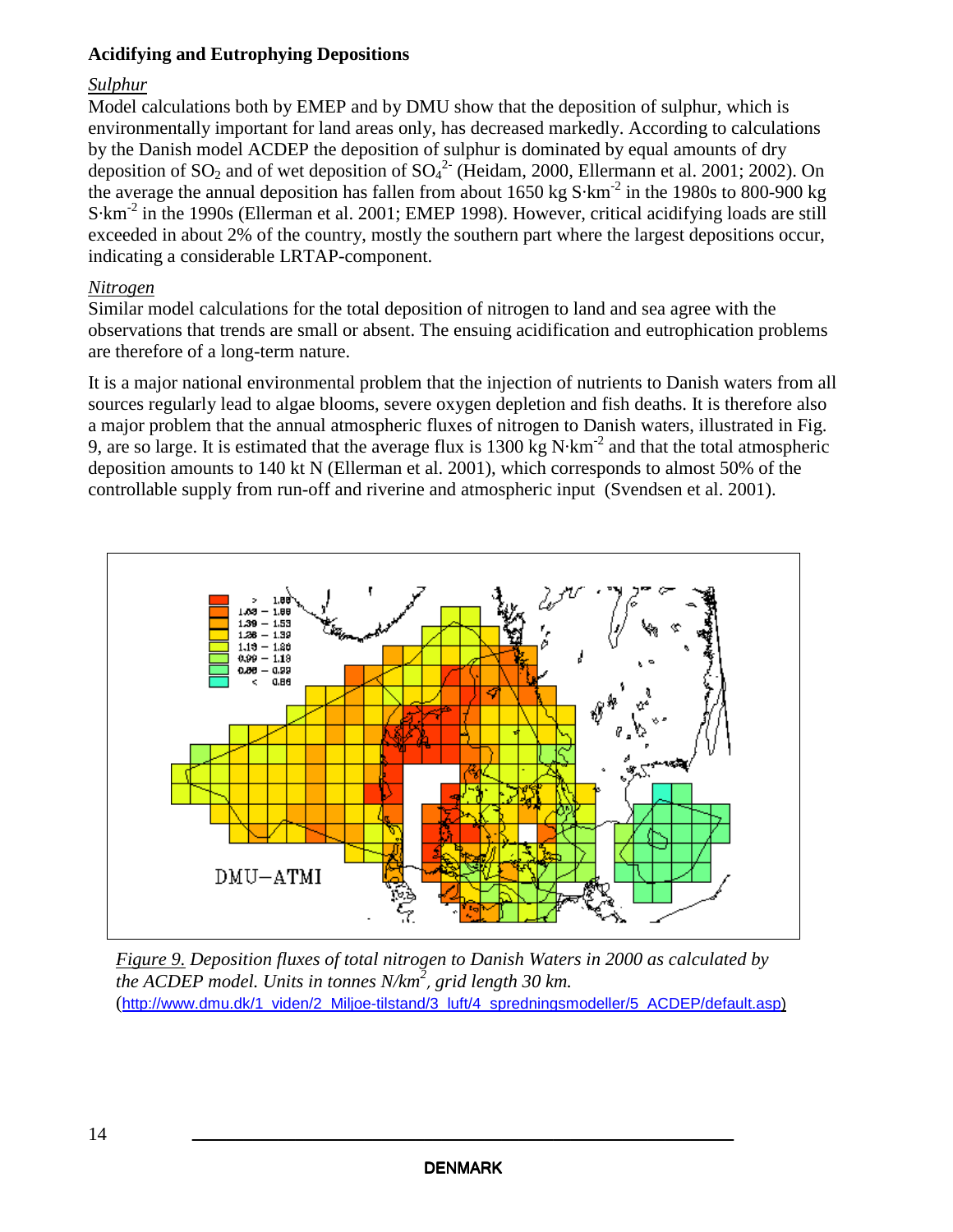The annual depositions of nitrogen compounds to water surfaces vary considerably from low values in the open (North) sea, about 1000 kg N·km<sup>-2</sup>, to depositions as high as 1700 kg N·km<sup>-2</sup> in the inner waters, notably the fjords and lakes (Ellerman et al. 2001).

In 2000 about 44 % of the nitrogen deposition to sea surfaces are in reduced form and 56 % in oxidised form. Both these contributions are dominated by nitrogen originating from foreign sources, so in total more than 80% of the nitrogen deposited from the atmosphere to Danish waters are of foreign origin (*ibid.*). Since reduced ammonium is almost exclusively arising in the agricultural sector these calculations show that about 10% of the marine deposition is caused by the domestic agricultural sector.

Depositions to land areas vary less and are largest in the south. The deposition flux to Danish land areas in 2000 is estimated at 2100 kg N·km<sup>-2</sup>. That amounts to a total deposition of 92 kt N (*ibid.*), which is close to EMEP's estimate for 1985 (EMEP 1998, tables 3.6 and 3.7).

## *Transboundary air pollution*

In general the atmospheric depositions of nitrogen from domestic sources amount to about 40% of the total deposition to terrestrial surfaces and about 17% of the total deposition to marine surfaces (Ellermann et al. 2002). The remaining depositions constitute a considerable import caused transboundary transport and depositions from abroad, and so Denmark is indeed a country, which is highly exposed to LRTAP.

But the country also exports a very large fraction of its emissions to neighbouring countries and seas, partly due to the small size of the country. The exports are in fact almost all larger than the imports so Denmark is a net exporter of pollution. For sulphur it has been estimated that the net export amounts to almost 60% of emissions from Danish sources and the similar figure for the sum of reduced and oxidised nitrogen is 61% (Heidam 2000).

# **5. Conclusions**

Emissions from most Danish source types have been regulated since the early 1970s, and the targets set up by the EMEP protocols have been more than reached. To achieve the future emission ceilings in 2010 further reductions are required except for  $SO_2$ .

For most airborne pollutants the long-term trends show that the concentrations have fallen dramatically and continuously by factors of 3-10 over the last 20 years. These changes have been brought about by co-ordinated international efforts to reduce emissions in Europe and they have reduced not only the average but also the maximally occurring concentrations. There is however no trend in the concentrations of  $NH_3$ , and  $TNO_3$  appears to have decreased only in eastern Denmark. For NO<sup>2</sup> trends are either absent or positive although emissions on a European scale have dropped by almost 2% per year in the last 10 years. As expected no trends can be seen for ozone and it has consistently maintained a broad summer maximum that leads to frequent exceedances of limit values. These exceedances may cause substantial losses in crop yield.

A wind sector analysis shows that Denmark is highly exposed to transboundary pollution.

For most pollutants the highest concentrations are found when the transport is from the south to the south-east, *i.e.* from Eastern Europe.

But the directional contributions to the annual mean concentrations are dominated by winds arriving in Denmark from southerly to westerly directions, *i.e.* from Western Europe.